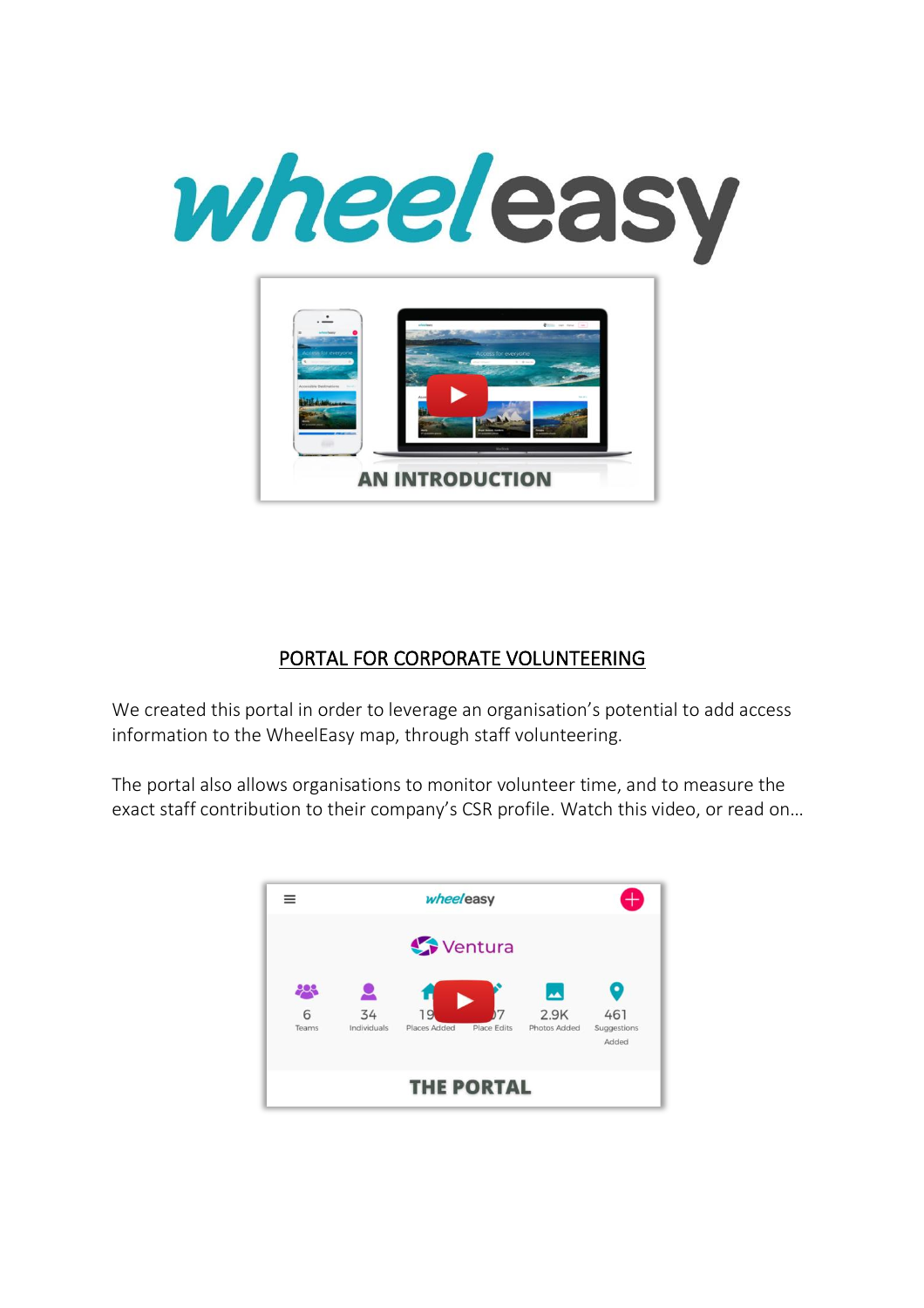Staff members choose their own teams. This can foster a spirit of friendly interdepartmental or inter-branch competition, or just work friends competing against each other.

Competition is via a points system; individuals accumulate points for themselves and collectively for their teams. The totals appear on individual and team leaderboards.

| wheeleasy      |                                | $\circledS$<br>Ventura<br>Add |                   |                            |                           |                                  |                                          |
|----------------|--------------------------------|-------------------------------|-------------------|----------------------------|---------------------------|----------------------------------|------------------------------------------|
|                | Ventura                        | 908<br>6<br>Teams             | 32<br>Individuals | 203<br><b>Places Added</b> | 213<br><b>Place Edits</b> | ┻<br>1.2K<br><b>Photos Added</b> | $\bullet$<br>462<br>Suggestions<br>Added |
|                |                                |                               |                   |                            |                           |                                  |                                          |
| 893            | <b>Team Points</b>             |                               | $all \rightarrow$ | $\bullet$                  | <b>Individual Points</b>  |                                  | $all \rightarrow$                        |
| $\mathbb{I}$   | <b>Team Canberra</b>           |                               | 16,530            | L.<br>Mary                 |                           |                                  | 7,820                                    |
| $\overline{2}$ | <b>Melbourne Mobility</b>      |                               | 15,870            | $\overline{2}$             | <b>Hilary</b>             |                                  | 6.650                                    |
| $\overline{3}$ | <b>Bondi Office</b>            |                               | 11.475            | $\overline{5}$<br>Paco     |                           |                                  | 5.150                                    |
| 4              | <b>Central Coast Sleuths</b>   |                               | 11,145            | Tom<br>4                   |                           |                                  | 4.175                                    |
| 5              | <b>Darlinghurst Detectives</b> |                               | 11,020            | 5                          | Quentin                   |                                  | 3.745                                    |

The portal also measures the time each volunteer spends doing the activity.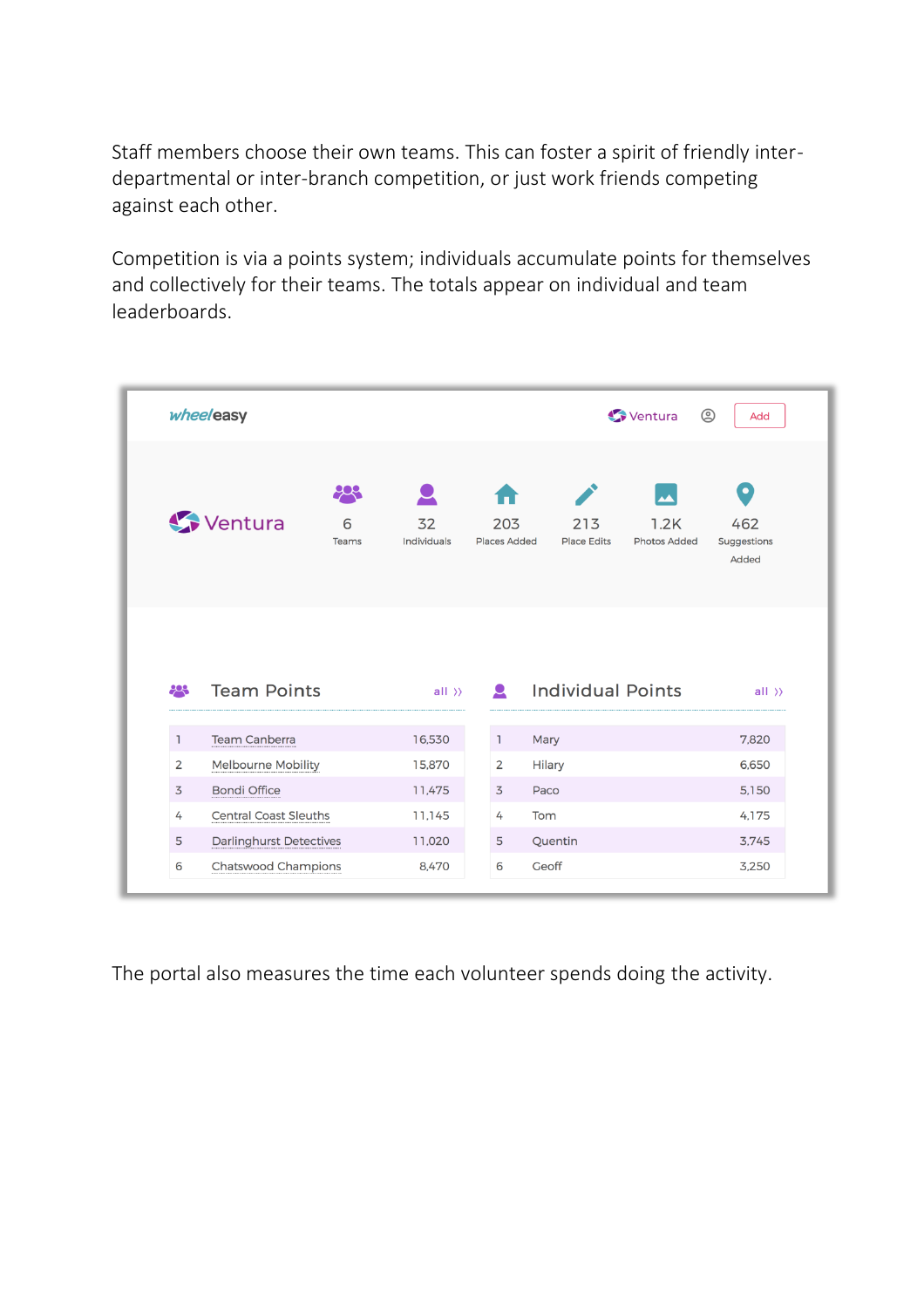Volunteers compete in "on-the-ground challenges".



Each challenge is detailed on challenge cards (on the right here), showing maps of specific areas, and highlighting access information to search out.

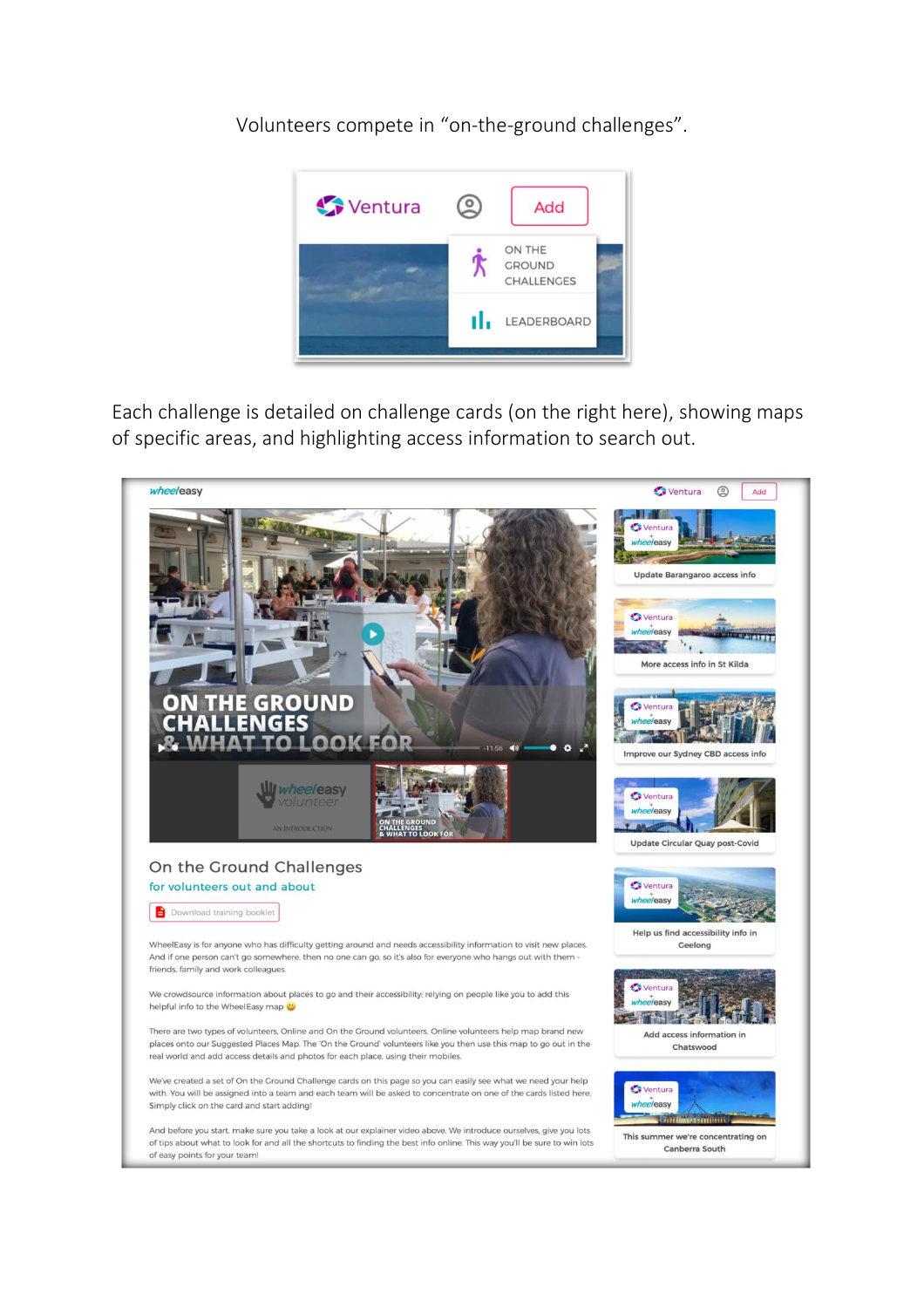This may be info on places that already exist on our map, but needing updating. Or the challenge card may detail new places that need adding to our map.



Instruction about what type of access info to look for is detailed in training videos on the previous page.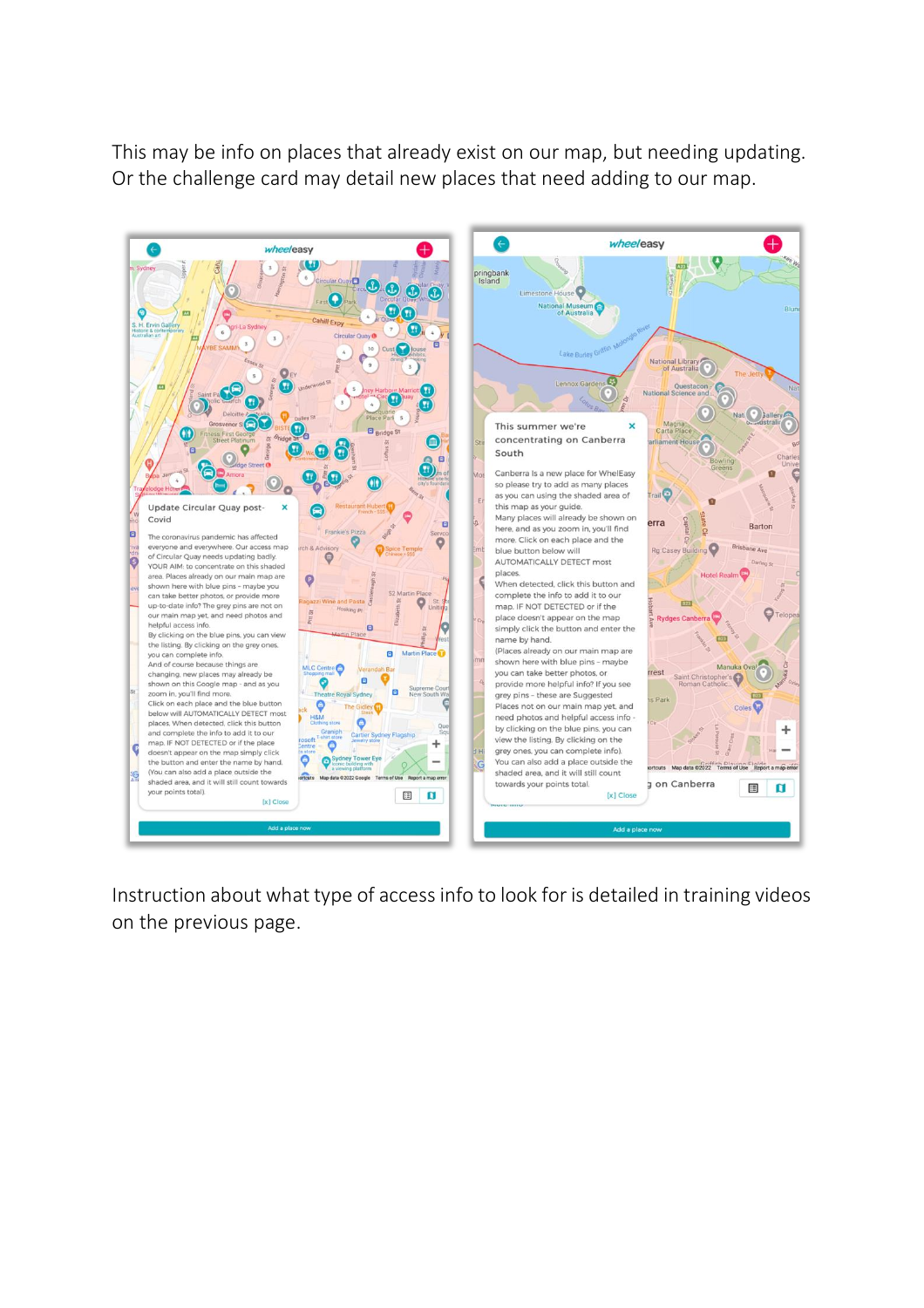

All operations (except the nomination of team leaders, which is left to participants) can be fully controlled by an administrator.



Visit the demo website here. To view the portal, login using the email demo@wheeleasy.org and with the password 12345678 (nb not signup).